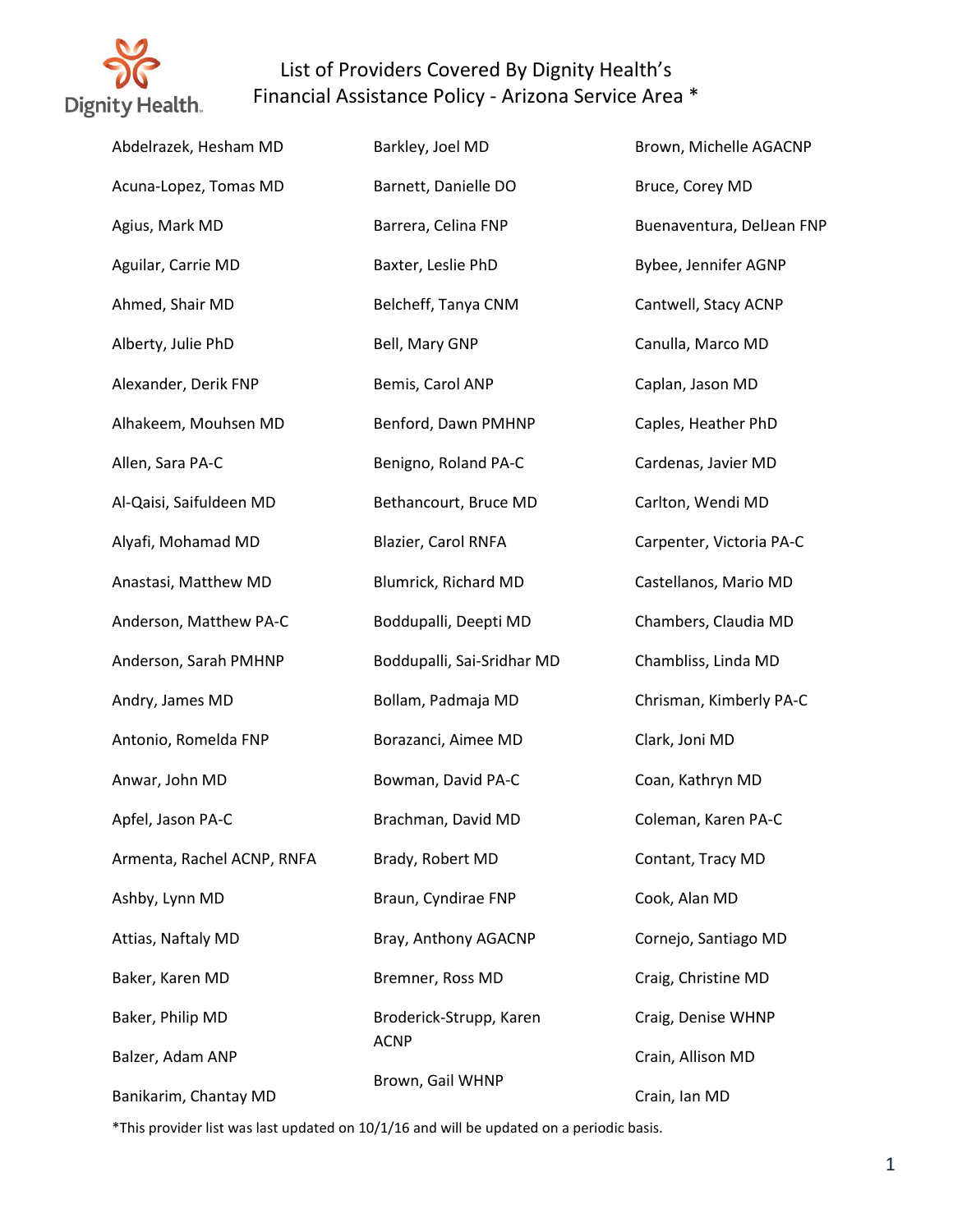

| Crete, Ryan MD         | Frey, Keith MD             | Hazin, Moustafa DO       |
|------------------------|----------------------------|--------------------------|
| Culbertson, Bruce MD   | Fullmer, Gary PA-C         | Headley, Don MD          |
| Curtis, Jeffrey MD     | Gagliano, Ronald MD        | Hebert, Lora MD          |
| Dameff, Ashley CNM     | Gaines-Dillard, Nancy FNP, | Hedrick, Arlie (Pete) DO |
| Dardis, Christopher MD | <b>AGACNP</b>              | Hepner, Ashley ANP       |
| Desai, Nita MD         | Garbaciak, John MD         | Hernandez, Martin MD     |
| Dib, Nabil MD          | Garcia, Robert MD          | Hibner, Michael MD       |
| Dolce, Charles MD      | Garrison, Carolynne PhD    | Hogan, Peter MD          |
| Doris, Estelle FNP     | Garza, Erica MD            | Holden, Forrest MD       |
| Drosten, Ralph MD      | Geer, Benjamin MD          | Holley, Heather DO       |
| Duarte, Andrew MD      | Gesink, Dirk MD            | Hosseini, Atoosa DO      |
| Dunn, Neil MD          | Giali, Sara DO             | Hu, Tilina MD            |
| Duong, Binh DO         | Gillespie, Thomas MD       | Huang, Jasmine MD        |
| Eigenmann, Melinda CNM | Gish, Robert MD            | Husband, Philip MD       |
| Elizalde, Luisa FNP    | Glick, Patricia DMD        | Husk, Kristi PsyD        |
| English, Rebekah FNP   | Gourian, Marcel ACNP       | Jacobs, Jordan MD        |
| Fardelos, Theresa CNM  | Greene, Rebecca PA-C       | Johnsen, Stanley MD      |
| Farley, John MD        | Gubbels, Ashley MD         | Jones, Laurie MD         |
| Ferguson, A. PA-C      | Guerrero, Anne MD          | Jost, P. FNP             |
| Fickas, Dawn AGACNP    | Gunst, Mark MD             | Jullette, Andrea ACNP    |
| Fife, Terry MD         | Haerter, Sonal MD          | Kalinkin, Olga MD        |
| Flanders, Kim CNM      | Haldeman, Stephanie PA-C   | Kalya, Anantharam MD     |
| Fletcher, Esther PA-C  | Hanson, Krista PhD         | Kanlic, Enes MD          |
| Forgy, Kathleen ACNP   | Harris, Joseph MD          | Kanner, Kathryn MD       |
| Frey, James MD         | Hashimi, Samad MD          | Kapoor, Smita MD         |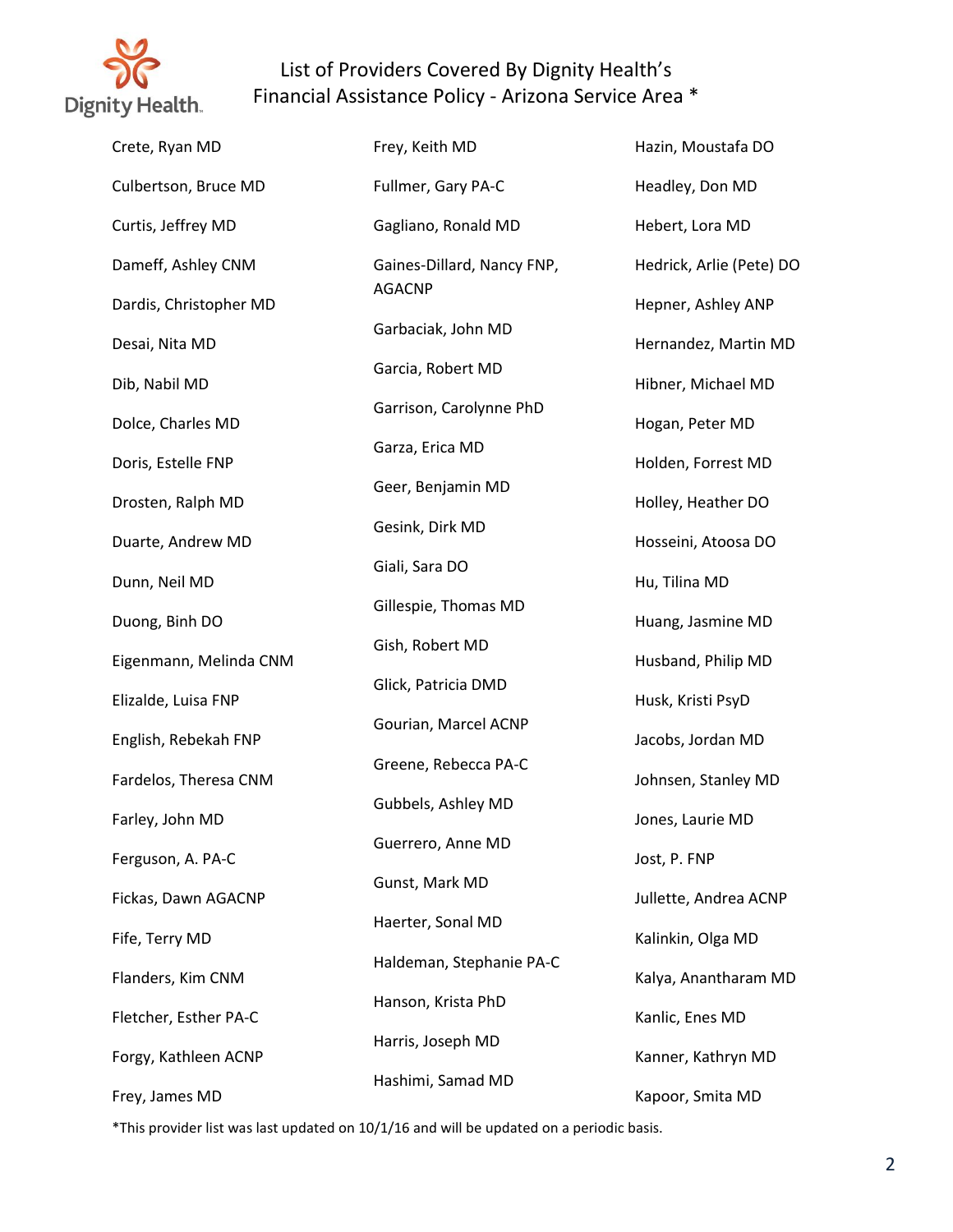

| Kaveney, Michael MD    | Mankin, James MD         | Moguel-Cobos, Guillermo                |
|------------------------|--------------------------|----------------------------------------|
| Kay, David MD          | Mann, Steven MD          | MD                                     |
| Keller, Greg MD        | Markantes, Timothy PMHNP | Moore, Ann FNP                         |
| Khan, Shahida AGACNP   | Martin, John MD          | Motzkin, Neil MD                       |
| Khoury, Fadi MD        | Mattern, Jade AGACNP     | Mouer, James MD                        |
| Kielbowicz, Pamela FNP | Matthes, Jessica PhD     | Muley, Suraj MD                        |
| Kiesner, Paula DO      | McDaniel, Jennifer ACNP  | Munir, Seema DO                        |
| Klonoff, Pamela PhD    | McDougall, Tracy CNM     | Murali, Mary ANP                       |
|                        |                          | Mutyala, Subhakar MD                   |
| Knievel, Kerry DO      | McGee, Michelle AGACNP   | Myers, Charlotte ANP                   |
| Kohli, Anita MD        | McGeever, Kevin MD       | Nadella, Samantha MD                   |
| Kothari, Hemali DMD    | McIlroy, Stacey PA-C     | Nagamoto, Gary MD                      |
| Kucharo, Susan PNP     | McKnight, Curtis MD      | Naylor, Heather FNP                    |
| Ladha, Shafeeq MD      | McLeod, Ian PA-C         |                                        |
| Laird, Sarah ACNP      | Meites, Tiffany PhD      | Nelson, Linda MD, PhD                  |
| Ledbetter, Cynthia FNP | Mejia, Manuel ACNP       | Neubeck, Jeanette FNP                  |
| Lee, Sang MD           | Melillo, Allegra MD      | Norman, Kathleen MD                    |
| Lehnhoff, Laura MD     | Merkley, Tricia PhD      | Ogawa, Sandra ACNP                     |
| Lieberman, Abraham MD  | Meyer, Ethan PA-C        | Olmert, Jacqueline MD                  |
| Luzny, Thomas ACNP     | Miller, Michael MD       | Olson, Janet FNP, NNP                  |
| Lythgoe, Kevin MD      | Mircescu, Mirella MD     | Olvera, Berkely ACNP                   |
| Mabee, Melinda PA-C    | Misiak, Mary FNP         | Omar, Ashraf MD                        |
| Mahant, Padma MD       | Mitchell, Courtney MD    | Oravivattanakul, Srivadee<br><b>MD</b> |
| Manch, Richard MD      | Mittal, Sumeet MD        | Ord, Celine MD                         |
| Mangelsdorf, Sidney    | Moe, Christine FNP       |                                        |
| <b>AGACNP</b>          |                          | Ord, Justin MD                         |

Ordonez, Belinda FNP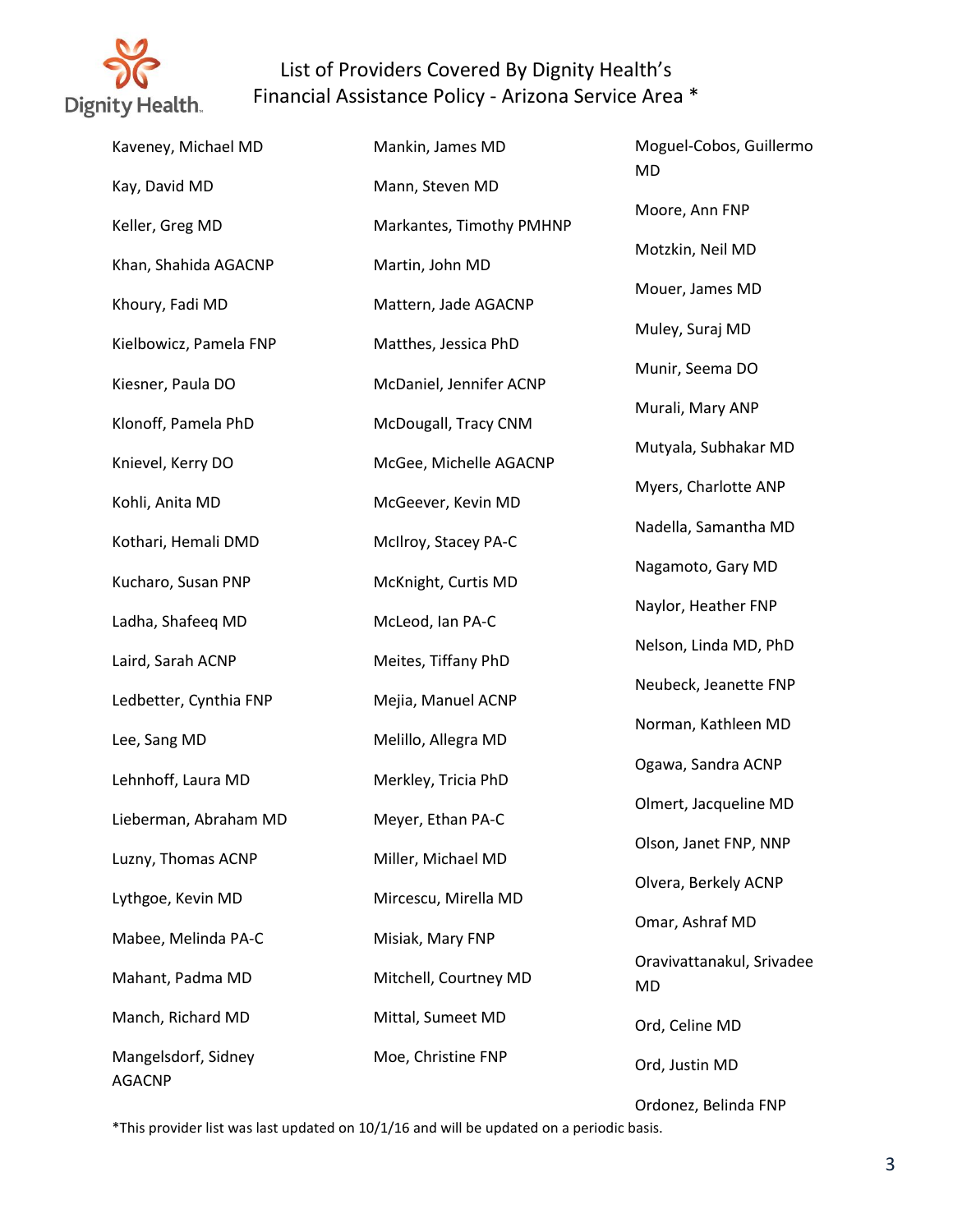

| Ornstein, Sanford MD       | Piper, Erin PsyD            | Saquilayan, Yvette DO        |
|----------------------------|-----------------------------|------------------------------|
| Ortega, Erik MD            | Plush-Hall, Suzanne DO      | Savvides, Panayiotis MD      |
| Ota, Ken DO                | Pothen Itty, Jeny DO        | Scharnweber, Travis MD       |
| Ovanessoff, Garineh MD     | Prendergast, Virginia ANP,  | Schaub, Timothy MD           |
| Pacheco, Daria FNP, RNFA   | <b>GNP</b>                  | Schnepf, Mary RNFA           |
| Panchabhai, Tanmay MD      | Prigatano, George PhD       | Schoenhage, Monique MD       |
| Park, Jennifer MD          | Qasim-Agha, Osama MD        | Schraml, Frank MD            |
| Parra-Roide, Lilia MD      | Ragay-Cathers, Christine DO | Schreiber, Ernst-Gilbert MD, |
| Parrish, Jeanne FNP        | Raj, Jaya MD                | PhD                          |
| Patel, Chirag MD           | Ralhan, Taruna MD           | Schuierer, Candace PA-C      |
| Patel, Jay MD              | Reynolds, Justin MD         | Schultz, William PhD         |
| Patel, Mital MD            | Richardson, Randy MD        | Schusse, Courtney MD         |
| Patel, Shyamal MD          | Roberts, Kara ACNP          | Schwartz, Dawn DO            |
| Patel, Vipul MD            | Rodriguez, Monica MD        | Scott, Ryan MD               |
| Paul, Edward MD            | Romero, Ivan PA-C           | Seipel, Peter MD             |
| Paxton, Donald MD          | Romero, Larissa MD          | Sfondouris, John MD          |
| Payne, Michael PA-C        | Rosales, Nancy FNP          | Shaarawy, Kareem MD          |
| Pena, Sara MD              | Row, David MD               | Shamos, Raymond MD           |
| Penton, Garrett PA-C       | Roy, Sabyasachi MD          | Sharer, Sarah MD             |
| Perlman, Vivian PA-C       | Rumble, Susan PsyD          | Sharma, Ramakant MD          |
| Perumparaichallai, Kavitha | Russell, James MD           | Shealey, Wesley MD           |
| PhD                        | Sabbagh, Marwan MD          | Shefner, Jeremy MD, PhD      |
| Petersen, Scott MD         | Saha, Kamala MD             | Shekhel, Tatyana DO          |
| Peterson, Alice PA-C       | Salins, Naomi MD            | Shi, Jiong MD                |
| Phillips, Angela ACNP      | Sangkam, Jenna DO           | Shill, Holly MD              |